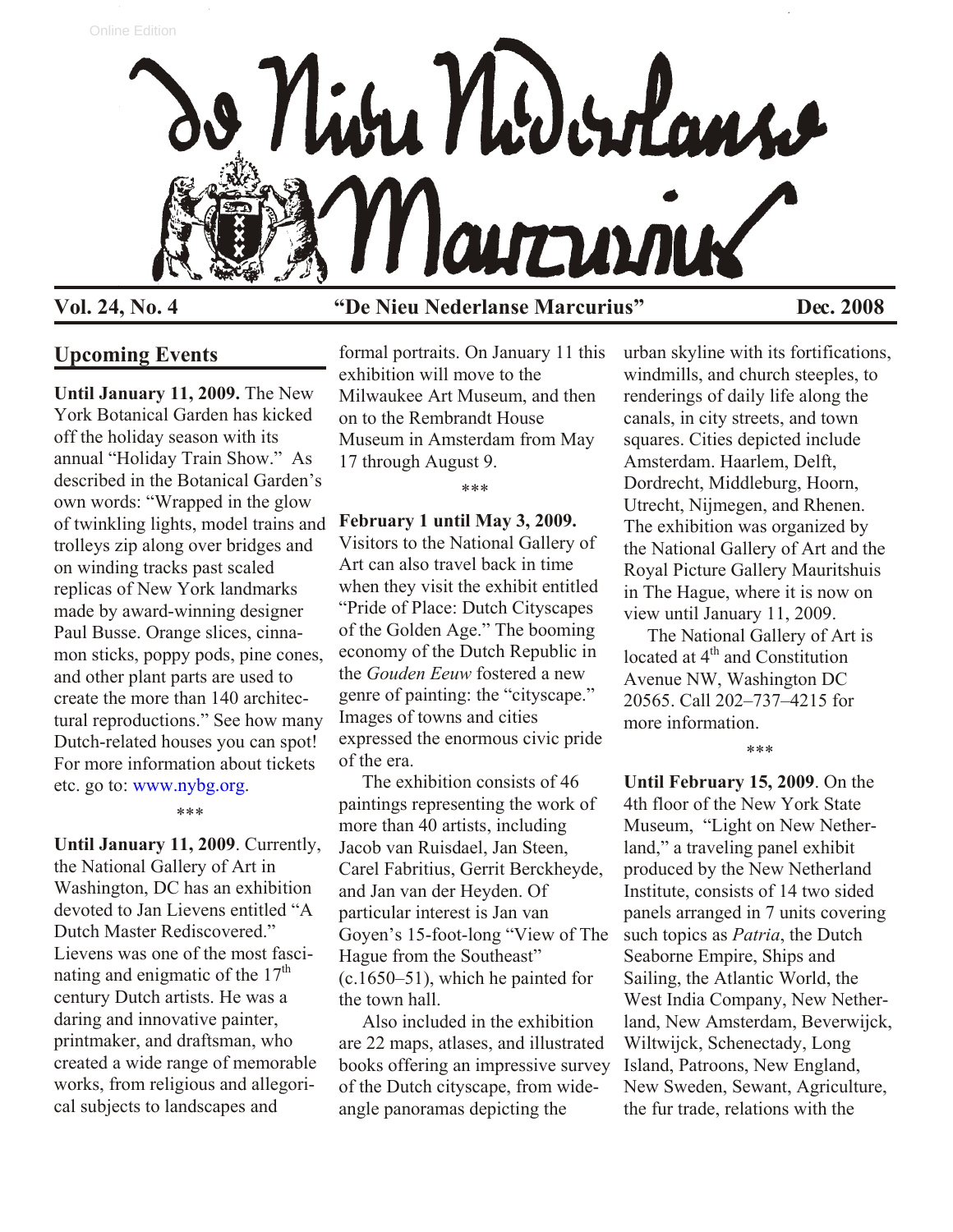Indians, the people of New Netherland, religion, slavery, family life, education, and the Dutch legacy. Each panel contains 2–3 graphics as well, including many by Len Tantillo.

# **News**

The Royal Netherlands Embassy and the New York Historical Association have collaborated on the creation of the New York State Quadricentennial Essay Contest. New York State students in grades 4 to 12 are invited to celebrate New York's 400<sup>th</sup> birthday by investigating its colonial history and developing an engaging historical essay. Students are encouraged to explore New Netherland and learn how the Dutch have made a lasting impact on America's culture and heritage.

 Three essay titles have been set for different grade levels. Students are required to conduct original research and use their findings to develop their essay, interpreting their discoveries and drawing their own conclusions about the Dutch influence on New York State. The deadline is March 1, 2009.

 Detailed information about the submission requirements and an entry form can be obtained from New York Historical Association, Statewide Programs, PO Box 800, Cooperstown NY 13326, and on [their website: www.nyshistoryday.](http://www.nyshistoryday.org/EssayContest2009.htm) org/EssayContest2009.htm

# **Save the Dates**

The 22<sup>nd</sup> Annual Meeting of the New Netherland Institute will be

held on Saturday, January 31, 2009 beginning at 12:00 noon. The venue this year is the Mansion at Cedar Hill, 1016 River Road (Rt. 144 between Albany and Selkirk). There will be a luncheon, election of new members to the Board of Trustees, and a short business meeting. David William Voorhees, director of the Papers of Jacob Leisler Project at NYU will give a talk about the journal, *de Halve Maen*, a quarterly scholarly journal devoted to New Netherland studies, of which he has been editor since 1990. The title of his talk is: "A name dear to every American of Dutch descent": the story of the Holland Society's journal *de Halve Maen*.

#### \*\*\*

The 32nd Rensselaerswijck Seminar, October 1 through October 3, 2009 will focus on the "Settlers of Rensselaerswijck, 1629–1687." Thursday evening, will feature a reception and lecture by a noted historian/author. The programs on Friday and Saturday will focus on the history of Rensselaerswijck and genealogical resources for tracing one's Dutch ancestors both here and in the Netherlands. There will be an opportunity to tour the replica ship *Halve Maen*, visit Albany's First Dutch Reformed Church, and other Dutch-connected sites in the area. We hope many family associations will consider having their reunions at this time. We have booked a block of rooms at the Hampton Inn and Suites in downtown Albany for this event. If you would like more information or have questions or comments, please contact Marilyn

Douglas at 518–408–1212 or email at [mdouglas@mail.nysed.gov](mailto:mdouglas@mail.nysed.gov)

# **Publications**

Everyone who reads this newsletter by now must know the name Russell Shorto, author of *The Island at the Center of the World.* Shortly before going on tour for his new book Russell sent us the following message: "My new book appears in the U.S. on October 14. As many of you know, *Descartes' Bones* follows the trail of the actual skull and bones of René Descartes, and also their metaphoric trail, and in so doing sketches what you might call a nonstandard pathway through the modern centuries. The book is part philosophy, part forensic science, detective story, history, love story... I suppose the ultimate idea was to remind myself, in the midst of the warring fundamentalisms of our era (Islamic, Christian, neocon, atheist), how modern society came to be, and what its strengths and limitations are. A pretty ponderous notion in itself, you will say, which is maybe why I found the exotic approach appealing."

 Amazon offers the 299-page book for \$17.16. Its site features an abundance of reviews and commentary, including a short video of Russell himself talking about Descartes.

#### \*\*\*

Thomas E. Burke Jr.'s 1991 book *Mohawk Frontier: The Dutch Community of Schenectady, New York, 1661–1710* has been reprinted by SUNY Press. Amazon is [offering a pre-publication price of](http://www.nnp.org/booksandmore.html#mohawk)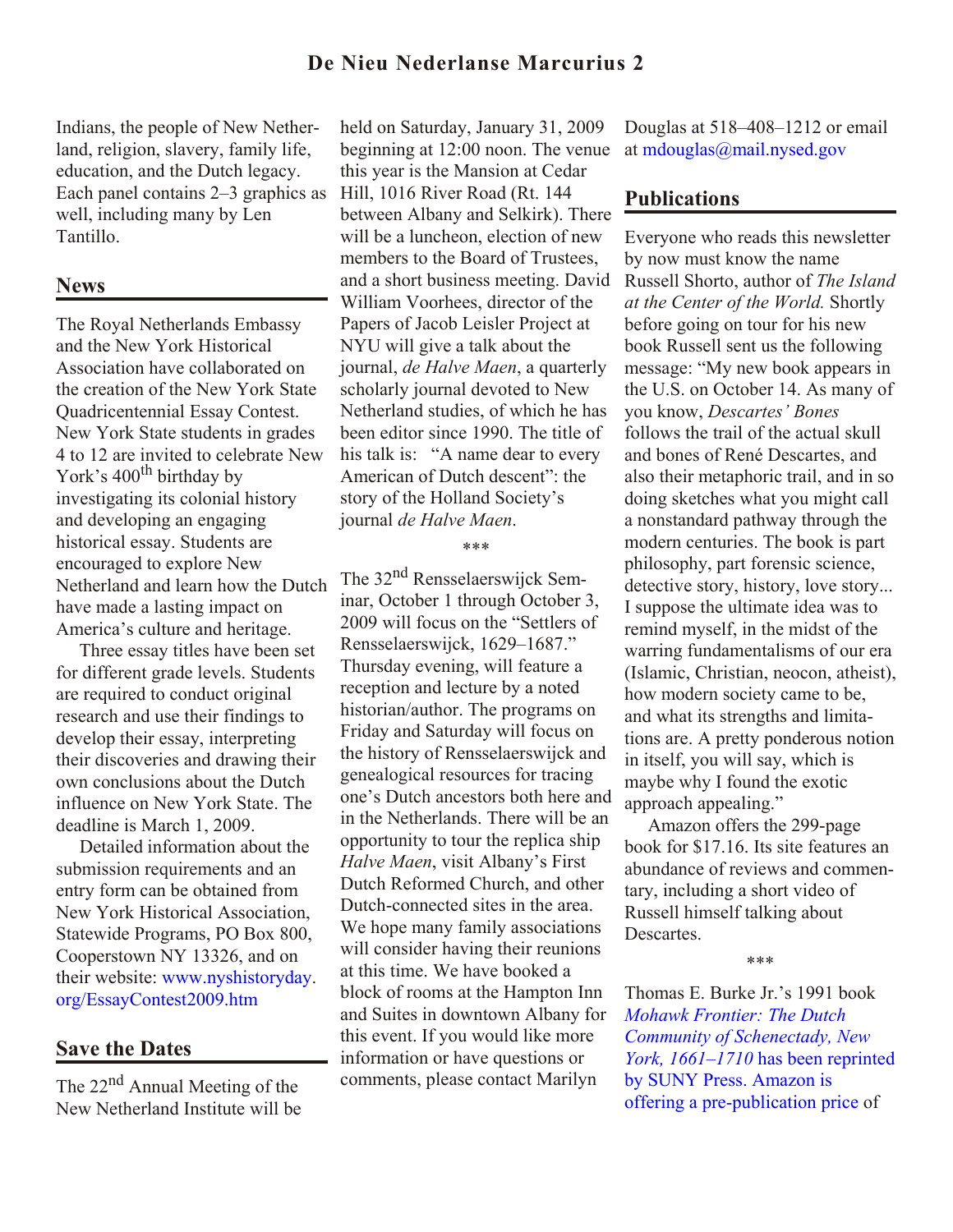\$14.93 before its release date on 2/5/09. The ISBN of the 280-page paperback is: 1438427069.

#### \*\*\*

*The Dutch Down Under: 1606– 2006.* Co-ordinating Author— Nonja Peters. This 400<sup>th</sup> anniversary publication provides illuminating commentary from twenty-three academics and historians on the socio-economic and cultural impact of Dutch migration "Down Under" for both Australia and the Netherlands. Amazon lists the book for \$42.80 with used copies available from \$25.49. **Tgo go dgt 'tq' ceguu** Co c qp'xk'qwt'v gd'ilsg'cv [ZZZQQSRUJERRNVDQGPRUHKWPO](http://www.nnp.org/booksandmore.html)

## **PPKP**gy<sub>u</sub>

The 31st Annual Rensselaerwijck Seminar was attended by more than 110 people. The theme of the September 13 conference was "Neighbors in the New World: New Netherland and New France."

 An international team of scholars compared the way the two nations, France and the Netherlands, carried out their plans to colonize in North America and their relationship in the New World.

 José António Brandão of Western Michigan University, Kalamazoo, Mich., opened with "An Unreasonable Offer: Iroquois Policy towards their Huron and Mahican Neighbors," pointing out the relationship of the government of New France and its Indian allies.

 James Bradley of ArchLink, Boston, Mass., described the state of the region as he spoke of "In Between Worlds: New Netherland and New France at Mid Century."

 A personality analysis of Samuel Champlain was given by Conrad Heidenreich of York University, Ontario, Canada, who revealed facts about Champlain's personal and professional life to examine "The Skirmish with the Mohawk on Lake Champlain: was Champlain a 'trigger-happy thug' or 'just following orders'?"

 The winner of the Hendricks Manuscript Award, Willem Frijhoff of the Free University of Amsterdam, The Netherlands, treated the subject of "Jesuits, Calvinists, and Natives: Atti tudes, Agency, and Encounters in the Early Christian Missions to the North."

 At the award ceremony Joyce Goodfriend of the University of Denver introduced Professor Frijhoff who spoke about his award-winning book, "Fulfilling God's Mission: The Two Worlds of Dominie Everardus Bogardus, 1607–1647."

 During the dinner following the seminar, Consul General H. Gajus Scheltema of the Dutch Consulate in New York City received thanks of the New Netherland Institute for being a major sponsor of the seminar. He spoke about the role of the Dutch government in supporting Quadricentennial projects of the New Netherland Institute and other organizations up and down the Hudson River, in the area then known as New Netherland.

 A DVD of the talks is available for sale from the NNI.

#### \*\*\*

Notes from the October 18 meeting: Syracuse University Press has

scheduled the next volume of the Fort Orange Records for release in the Spring of 2009; a second volume of "A Beautiful and Fruitful Place" is nearing completion.

• The New Netherland Project has moved to the 10<sup>th</sup> floor of the Cultural Education Center Building, but for the immediate future Janny Venema will remain on the 8<sup>th</sup> floor along with the New Netherland related book collection. Marilyn Douglas and Bonnie Urso now have separate offices on the  $10<sup>th</sup>$  floor, as well as Charles Gehring. All phone numbers remain the same.

• The *Liber Amicorum* collection of essays: *Explorers, Fortunes, and Love Letters, A Window on New Netherland* is scheduled for a press run of 1250 copies. The book will contain 8 color illustrations and is due to be released on August 20, 2009.

• The first 10 years of the Marcurius and a Guide to Dutch Documents in American Repositories is being scanned for eventual posting on the NNI website.

#### \*\*\*

The New Netherland Institute continues its work of supporting the New Netherland Project and underwriting the 2009 Project. To do so, foundations, businesses, governments, and especially individuals are all encouraged to [donate.](http://www.nnp.org/donate2009/index.html) These contributions come in the form of cash, checks, stocks, bequests, IRA distributions, etc. But also please keep in mind, when you are planning your year end giving, the matching gift opportunity that your company might offer.

Thank you for your support!